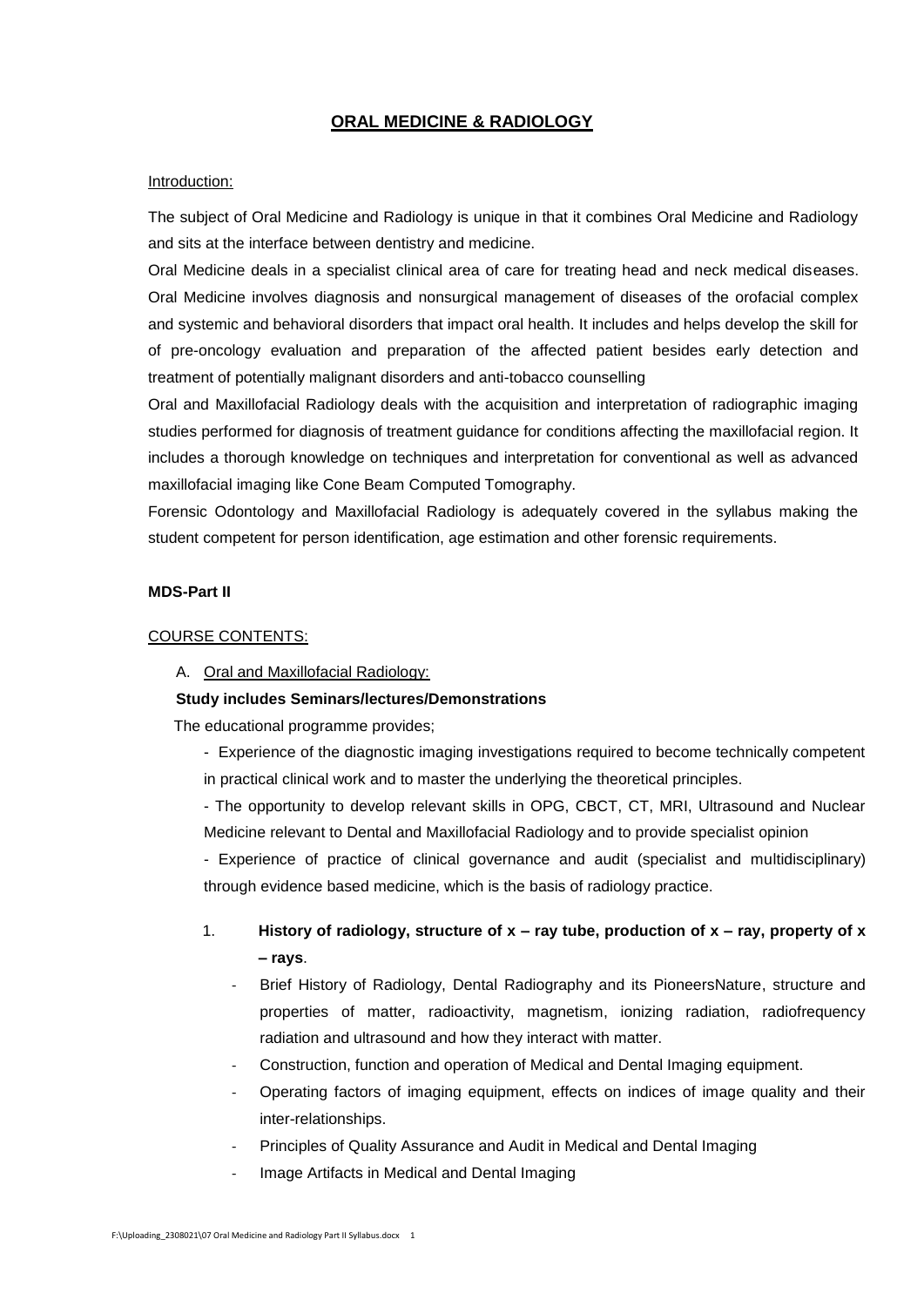- **2. Biological effects of radiation**
	- Hazards and risks to patients, staff and public from Medical Imaging
- **3. Radiation protection and ICRP guidelines**
- **4. Accessories and Films and recording media,**
- **5. Processing of image in radiology- conventional and digital**
- **6. Design of x –ray department, dark room and use of automatic processing units**

- AERB legislation and guidelines for Medical and Dental Imaging including room layout, and various licensing procedures.

- 7. **Faults of dental radiographs and concept of Ideal Radiograph**
- **8. Quality assurance and audit in dental radiology**
- **9. Intra- Oral Imaging Techniques**
- **10. Projection Geometry & Localization by radiographic techniques**
- **11. Extra – oral-imaging techniques**
- **12. OPG and other radiologic techniques**
- **13. Advanced imaging techniques like CBCT, CT Scan, MRI, Ultrasound, Fluoroscopy.**
- **14. Radiographic consideration of** 
	- Dental Caries
	- Periapical Lesions, Infections and Inflammatory Lesions affecting the Jaws
	- Periodontal diseases
	- Dental Anomalies
	- Systemic Diseases affecting the Jaws
	- TMJ Disorders
	- Disorders of Maxillary Sinus
	- Trauma and Fractures involving the dental structures and maxillofacial region
	- Aberrant calcifications in the Maxillofacial region
	- Disease of the bone Manifested in the Jaws
	- Fibrosseous Lesions
	- Other Bony Lesions
		- Cysts, Benign Tumors and Malignant Lesions affecting the Jaws
- 15. **Basic Anatomy of sectional imaging with case interpretations of CT/ CBCT/ MRI**
	- Applied radiographic anatomy of maxillofacial skeleton including;
		- $\bullet$  TMJ
		- Paranasal Sinuses
		- Skull base
		- Cranial Nerves (V, VII, IX, X and XII)
		- Temporal Bone
		- **•** Salivary Glands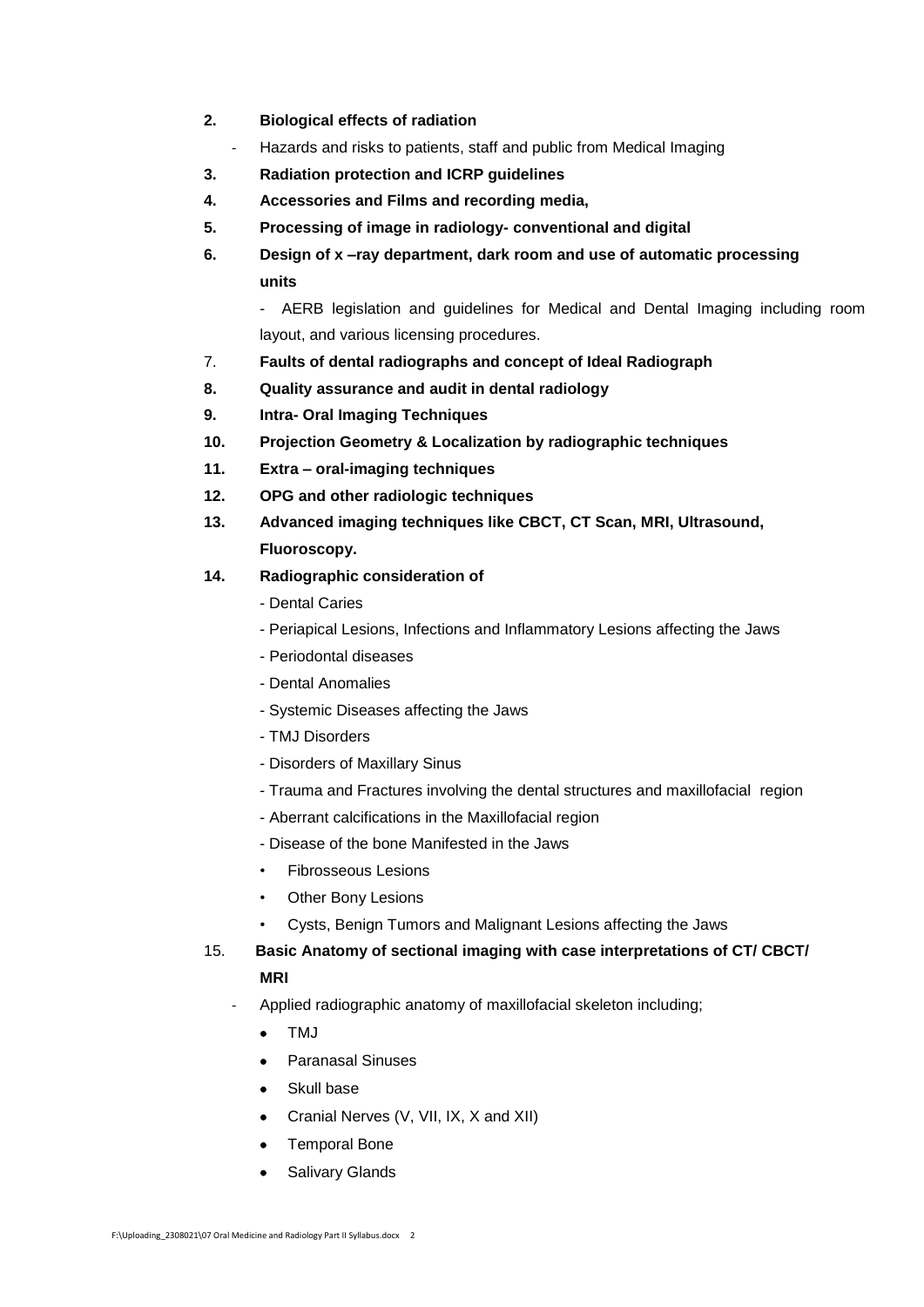- Thyroid Gland
- Cervical Lymph Nodes
- Soft Tissue Spaces
- 16. **Radio nucleotide techniques**
- **17. Contrast radiography in salivary gland, TMJ, and other radiolucent Pathologies**

**18. Radiograph differential diagnosis of radiolucent, radio opaque and mixed**

 **Lesions.**

# **19. Art of radiographic report, writing and descriptors preferred in reports**

- Typical and Atypical presentations of commonly occurring dento-alveolar lesions
- Principles of differential diagnosis of maxillofacial bone lesions and soft tissue conditions
- Tumour staging
- Typical and atypical presentations of maxillofacial lesions, differential diagnosis and differentiate uncommon conditions mimicking common diagnosis
- Co-relate with clinical presentations and diagnosis (Case Interpretation)
- Effect and importance of radiographic diagnosis on the management and treatment selection
- Current literature and guidelines on dento-alveolar investigations.
- 20. **Digital radiology and its various types of advantages**
- **21. Application of Maxillofacial Radiology in Implant Planning**
	- Pre and Post Implant Placement
	- Radiographic evaluation of Implant site
	- Use and applications of various Implant planning software
- 22**. Forensic Maxillofacial Radiology**

# **B. Oral Medicine, therapeutics and laboratory investigations:**

## **Study includes seminars / lectures / discussion**

The educational programme provides that;

- The student will be able to Elicit, identify, record and interpret an accurate history from patient of any age within the scope of Oral Medicine
- Perform appropriate Clinical examination
- Select and prescribe appropriate and relevant investigations- laboratory and imaging
- Appropriately interpret and apply in subsequent care for patient
- Competent in pre- radiation preparation and evaluation of patients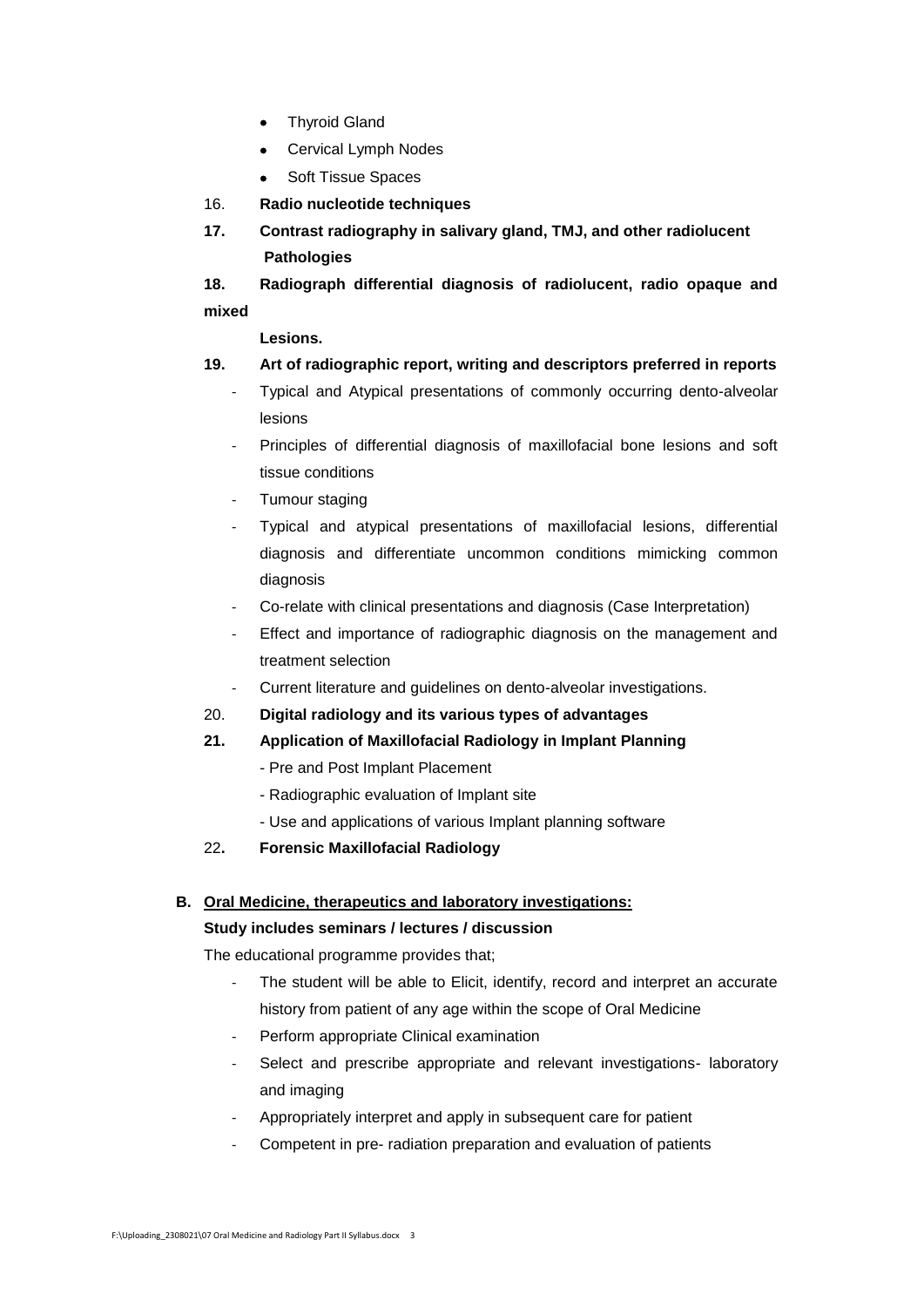**1. Methods of clinical diagnosis of oral and systemic diseases as applicable to**

**oral tissues including modern diagnostic techniques**

- **2. Laboratory investigations including special investigations of oral and oro- facial diseases**
- **3. Teeth in local and systemic diseases, congenital, and hereditary disorders**

## **4. Oral manifestations of systemic diseases**

- 5. **Oro – facial pain** (odontogenic and non-odontogenic)
	- Manifestations and pathophysiology
	- Imaging studies and other investigations
	- Therapeutic Options- (drugs, psychological therapies, Contemporary and Alternative Medicines (CAM), operative interventions)
	- Neurological Dysfunction (altered cranial nerve function related or unrelated to other neurological abnormalities)
		- Localized Cranial Nerve Disease
		- Iatrogenic Cranial Nerve Disease
		- Diseases with extra-oral manifestations that present with cranial nerve disorders
	- Imaging studies and other investigations to study altered cranial nerve function

## 6. **Psychosomatic aspects of oral diseases**

**7. Management of medically compromised patients including medical emergencies in the dental chair**

Medically compromised patients; (acutely unwell adult and pediatric patients including simple faint, post-operative bleeding, hyperventilation, angina, myocardial infarction, acute asthma, anaphylaxis, diabetic emergencies, seizures, adrenal insufficiency etc.)

- Physiology and/or Pathology related to medical emergencies
- Pharmacology and adverse effect of drugs used in the management of medical emergencies
	- Handling of medical emergencies- drugs and equipment
- 8. Oral Soft Tissue Infections:
	- Normal Oral Flora
	- Diagnosis and Management with Medical Treatment and Monitoring of patients with Viral, Bacterial, Fungal and other Infections of the oral soft tissues. (Ulcerative and Vesiculobullous Lesions affecting the Oral Cavity).
	- Diagnosis and management of primary or reactivated infections of the oral soft tissues
	- Diagnosis and management of infections in immunocompromised patients.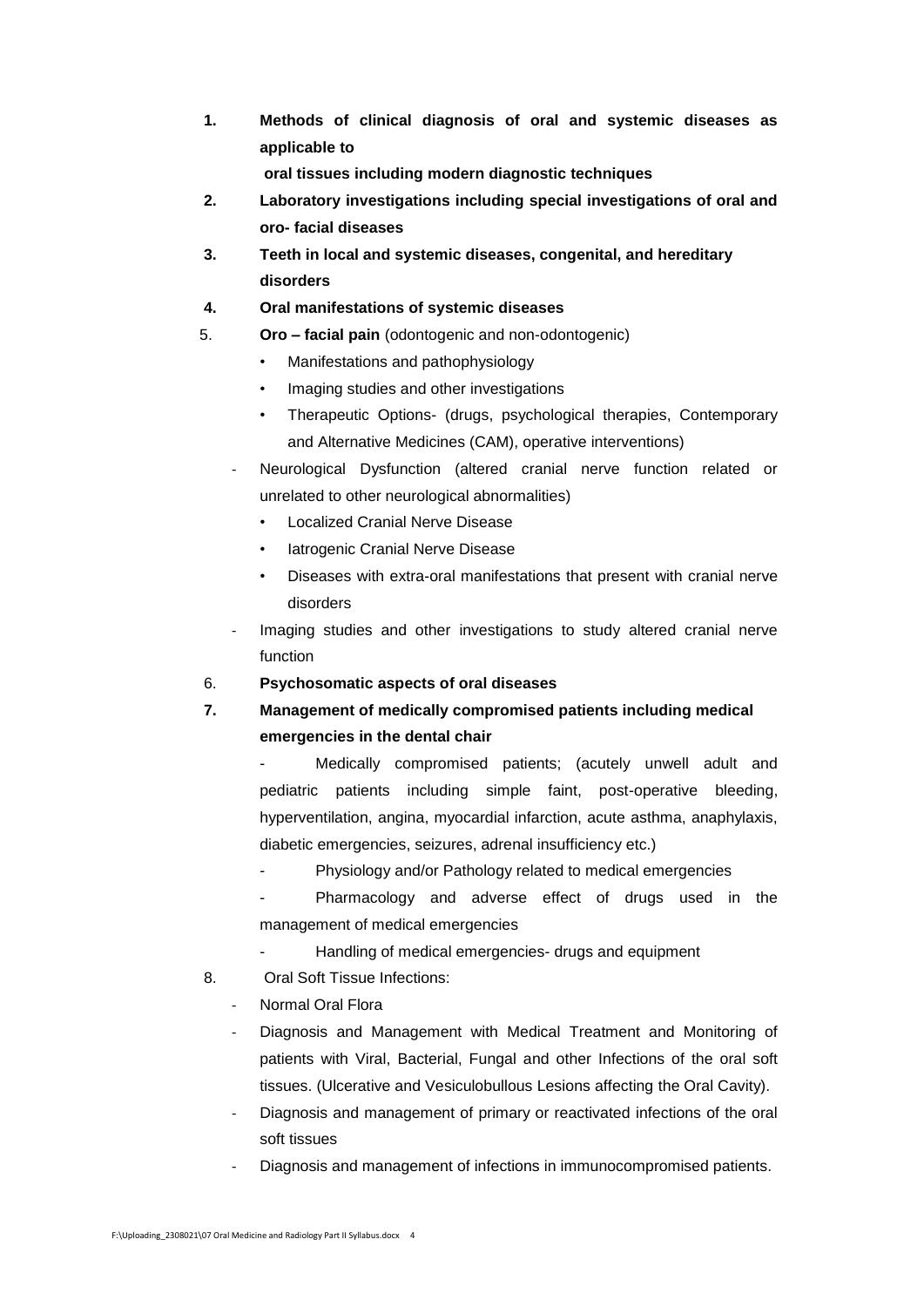9. **Congenital and Hereditary disorders involving tissues of oro facial region**

- **10. Systemic diseases due to oral foci of infection**
- **11. Hematological, Dermatological, Metabolic, Nutritional, & Endocrinal conditions with oral manifestations**
- **12. Neuromuscular diseases affecting oro –facial region**

# **13. Salivary gland disorders**

- Structure and function of Healthy Salivary Glands and Saliva
- Importance of Saliva as a diagnostic tool
- Diagnosis and Management of disorders of Major and Minor Salivary Glands;
	- Localized Salivary Gland Disorders
	- latrogenic Salivary Gland Disorders
	- Diseases with extra-oral manifestations that present with salivary gland disorders
- Diagnostic criteria for dry mouth
- Imaging modalities and laboratory investigations for salivary gland diseases
- Therapeutic and operative interventions
- 14. **Tongue in oral and systemic diseases**
- **15. TMJ dysfunction and diseases**
- **16. Concept of immunity as related to oro – facial lesions, including AIDS**
- **17. Cysts, Neoplasms, Odontomes, and fibro – osseous lesions**
- **18. Oral changes in Oste**o dystrophies and chondro dystrophies
- 19. Potentially Malignant Disorders **and Malignant lesions of oro facial region**
	- Diagnosis, Investigations, Biopsy and Medical Treatment of Potentially Malignant Disorders
	- Diagnosis, grading, biopsy, treatment planning and pre and post radiation prophylaxis and care.
	- Therapeutic Radiation
- 20. **Allergy and other miscellaneous conditions**
- 21. Pigmented Lesions of the Oral Cavity
- 22. Normal Breath Analysis, Breath as Diagnostic Tool and Halitosis
- **23. Therapeutics in oral medicine –clinical pharmacology**
	- Definitive management of localized benign disease and/or establish diagnosis including suspected oral soft tissue malignancy
	- Principles of safe, effective, quality-assured evidence based patient care
	- Choice of therapy and drugs;
	- i. Mode of action
	- ii. Mode of delivery- (topical, intralesional, systemic)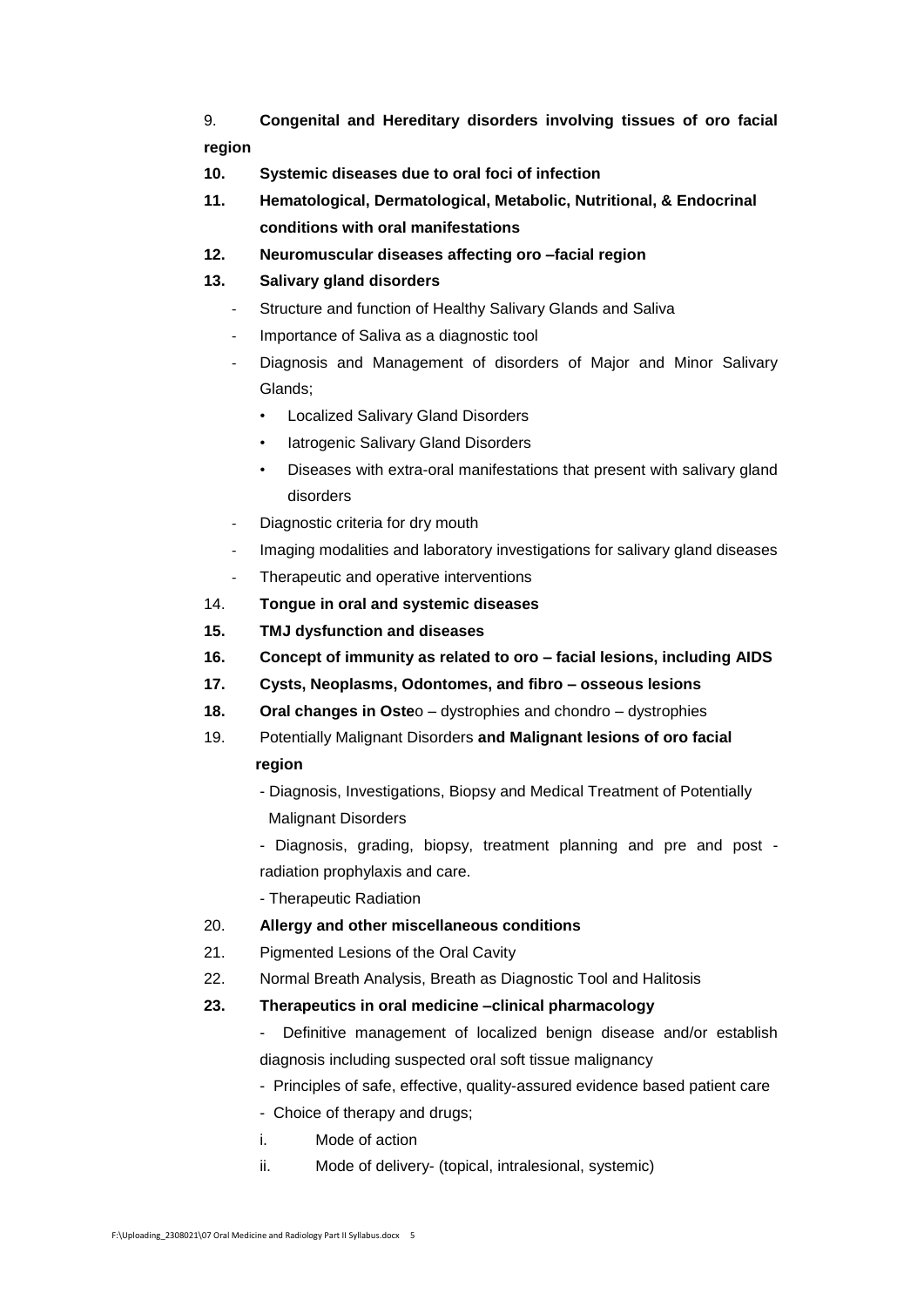- iii. Indications and contraindications
- iv. Adverse effects
- v. Drug interactions
- vi. Monitoring during therapy
- Hypersensitivity reactions
- Operative Interventions
- i. Different operative techniques (laser and cryotherapy)
- ii Biopsy techniques-
- ii. Key features of local/short acting/general anesthesia
- 24. **Forensic Odontology**
- **25. Computers in oral diagnosis and imaging**
- **26. Evidence based oral care in treatment planning**
- **27. Molecular Biology**

**Essential Knowledge:**

**Basic medical subjects, Oral Medicine, Clinical Dentistry, Management of Medical Emergencies, Oral Radiology techniques and Interpretation, Diagnosis of Oro – acial disorders**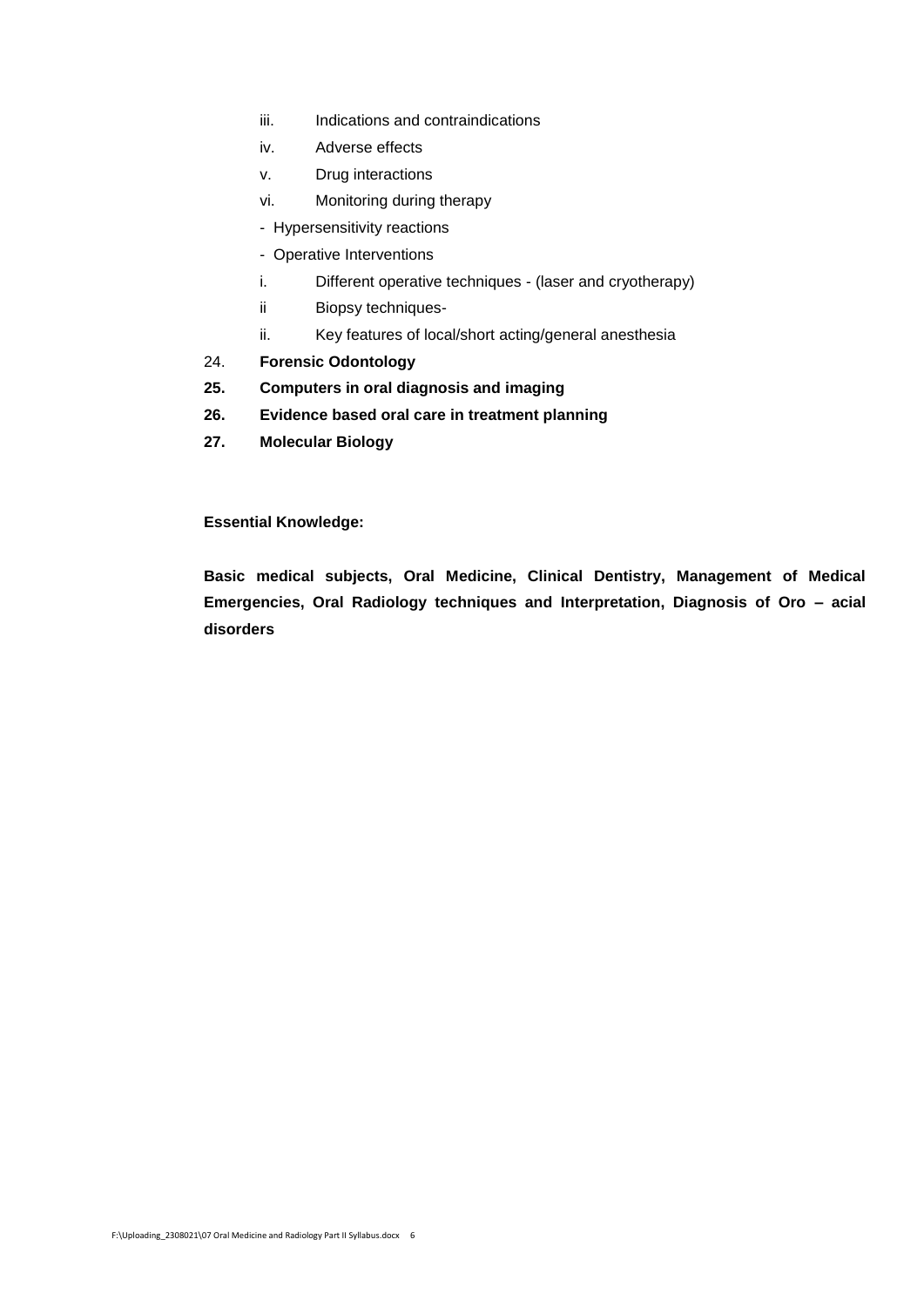# **Scheme of Examination**

# **A.Theory**

| $Part - 1$  | Basic sciences paper       | 100 Marks                  |
|-------------|----------------------------|----------------------------|
| $Part - II$ | Paper - Paper-II, aper-III | 300 Marks                  |
|             |                            | (100 Marks for each paper) |

Written examination shall consist of Basic Sciences Paper (Part-I) of three hours duration and should be conducted at the end of First year of MDS course. Part-II Examination will be conducted at the end of Third year of MDS course. Part-II Examination will consist of Paper-I, Paper-II & Paper-III, each of three hours duration. Paper-I & Paper-II shall consist of two long answer questions carrying 25 marks each and five questions carrying 10 marks each. Paper- III will be on Essays. In Paper-III three Questions will be given and student has to answer any two questions. Each question carries 50 marks. Questions on recent advances may be asked in any or all the papers. Distribution of topics for each paper will be as follows: \*

PART-I : Applied Basic Sciences: Applied Basic Sciences :Applied Anatomy, Physiology, & Biochemistry, Pathology, Microbiology, Pharmacology, Research Methodology and Biostatistics PART-II :

Paper-I : Oral and Maxillofacial Radiology

Paper-II : Oral Medicine, therapeutics and laboratory investigations

Paper-III : Essays (descriptive and analyzing type questions)

\*The topics assigned to the different papers are generally evaluated under those sections. However a strict division of the subject may not be possible and some overlapping of topics is inevitable. Students should be prepared to answer overlapping topics.

B Practical / Clinical Examination : 200 Marks

1st Day Clinical Clinical Case Presentation 2 Spotters  $2 \times 10 = 20$  Marks 2 Short Cases 2 x 15 = 30 Marks 1 Long Case 1 x 50 = 50 Marks Total = 100 Marks

Radiology Exercise I. A) One Intra Oral Radiograph : 10 Marks B) One Occlusal Radiograph :30 Marks

II. A) Two Extra Oral Radiograph :2 x 30 = 60 Marks Including technique and interpretation

2nd Day Viva Voce 200 100 Marks i. Viva-Voce examination in the set of the set of the set of the set of the set of the set of the set of the s

All examiners will conduct viva-voce conjointly on candidate's comprehension, analytical approach, expression, interpretation of data and communication skills. It includes all components of course contents. It includes presentation and discussion on dissertation also.

ii. Pedagogy Exercise **in the set of the set of the set of the set of the set of the set of the set of the set o** 

A topic be given to each candidate in the beginning of clinical examination. He/she is asked to make a presentation on the topic for 8-10 minutes.

(1) Schedule of Examinations:-

University shall conduct MDS Examinations PART-I at the end of 1st Year and PART-II examination at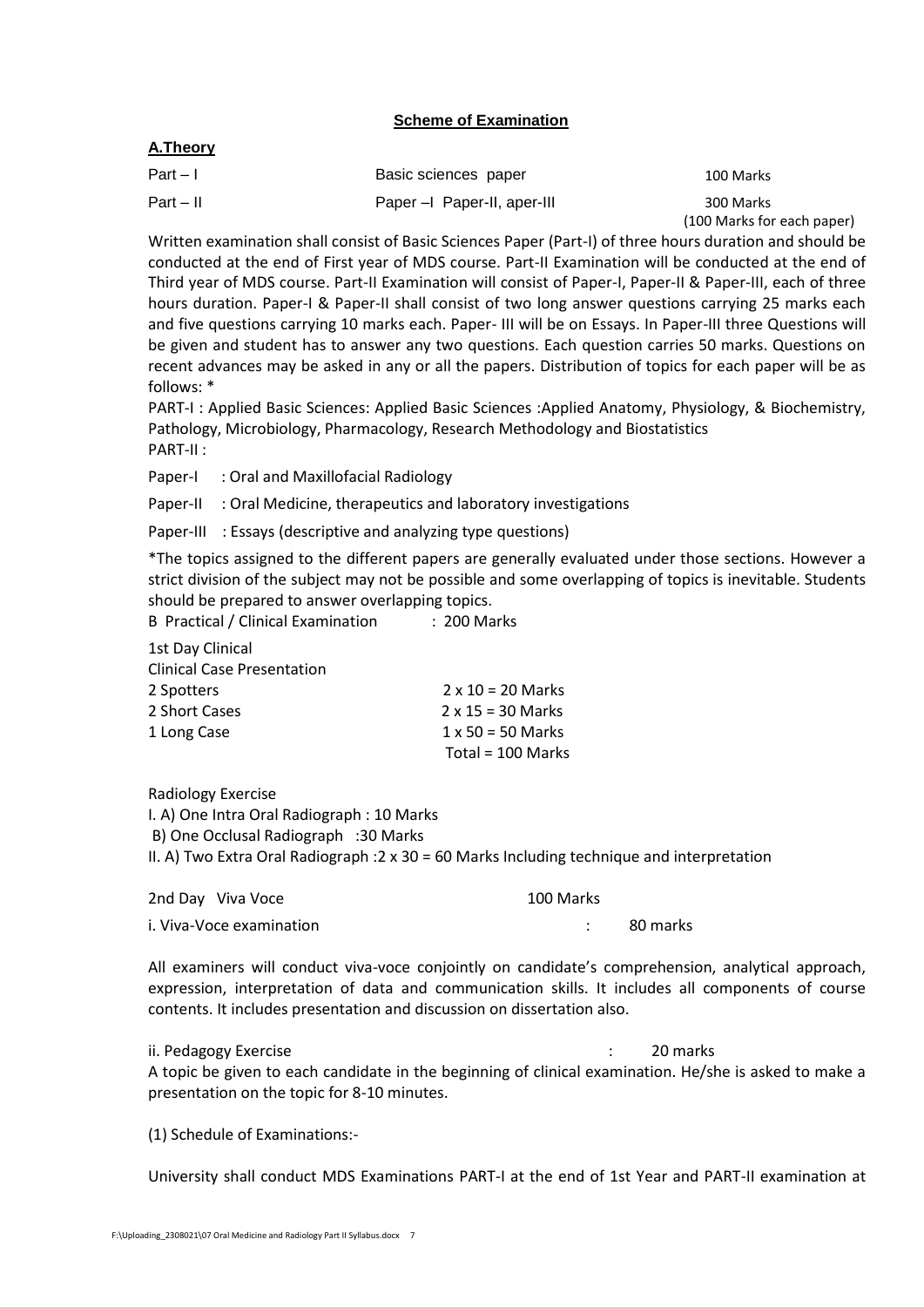the end of Third year of MDS course as per the time schedule as prescribed by the University from time to time. The University shall not conduct more than two examinations in a year.

A) Scheme for Theory Examinations:-

## PART – I

One paper shall be of 100 marks and duration of each paper shall be 03 hours. Pattern of question paper shall be as given below.

| Sr. No | Nature of Question                                                                       | Division of<br>Marks | Total<br>Marks |
|--------|------------------------------------------------------------------------------------------|----------------------|----------------|
|        | Write Answer of the<br>following questions<br>(a) (b) (c) (d) (e) (f) (g) (h) (i)<br>(j) | $10 \times 10$       | 100            |
|        | Total                                                                                    |                      | 100            |

# PART – II

Three papers shall be of 100 marks and duration of each paper shall be 03 hours. Pattern of question paper shall be as given below.

## Paper I & II

| Sr. No         | Nature of Question                         | Division of<br><b>Marks</b> | Total<br>Marks |
|----------------|--------------------------------------------|-----------------------------|----------------|
|                | Write Long essay questions<br>$(a)$ $(b)$  | $02 \times 25$              | 50             |
| $\mathfrak{p}$ | Write Short essay (a) (b) (c)<br>$(d)$ (e) | 05 x 10                     | 50             |
|                | Total                                      |                             | 100            |

## Paper III

| Sr. No | Nature of Question                             | Division of    | Total |
|--------|------------------------------------------------|----------------|-------|
|        |                                                | Marks          | Marks |
|        | Essay (any two out the<br>three) (a) (b) $(c)$ | $02 \times 50$ | 100   |
|        | Total                                          |                | 100   |

B) Scheme for Practical Examinations:-

Clinical/Practical examination is designed to test the clinical skill, performance and competence of the